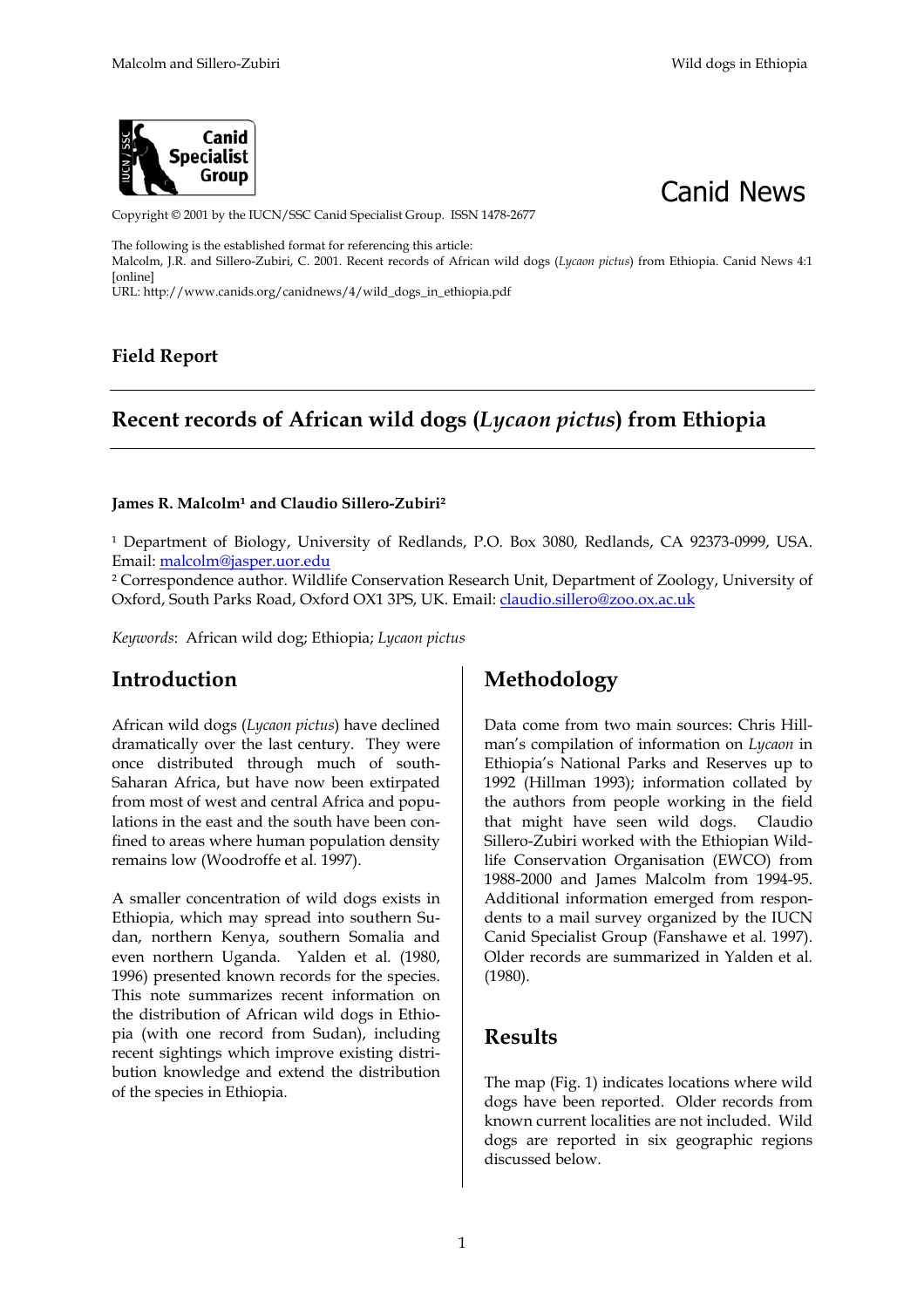

Figure 1. Locations where wild dogs have been reported in Ethiopia

#### **Locations:**

- 1. Dinder National Park, Sudan 13° 19' N, 34° 05' E
- 2. Fincha'a-Dindessa Valley 9° 38' N, 37° 13' E
- 3. Gambela National Park 8° 10', N 34° 12' E
- 4. Ilubabor Province
- 5. Mago National Park 5° 30' N, 36° 00' E
- 6. Omo National Park 6° 00' N, 35° 30' E
- 7. Nechisar National Park 6° 00' N, 39° 49' E
- 8. Katcha, Harenna & Sanetti Plateau, Bale Mountains National Park 6° 42' N, 39° 45' E
- 9. Sof Omar 7° 05' N, 40°49'E
- 10. Filtu 5°00' N, 40° 43' E
- 11. Ogaden
- 12. Jijiga 9° 08'N, 42° 52'E
- 13. Awash National Park 8° 50' N, 40° 00'E
- 14. Balicha (Balchi on some maps) 8° 41' N, 39°25' E
- 15. Mehal Meda 10° 11' N, 39° 28' E
- 16. Eritrea
- 17. Eritrea

#### **The west**

A delegation from the Ministry of Natural Resources of Ethiopia saw a pack of wild dogs in Dinder National Park, Sudan (1), in May 1995. The park lies on the western border of Ethiopia.

The Fincha'a and the Dindessa rivers are tributaries of the Blue Nile. Their valleys provide strips of savannah vegetation cutting into the west side of the Ethiopian highlands. In October 1994, the manager of the sugar plantation operating in the Fincha'a valley (2) had heard reports of wild dogs. Nehberg (1974 in Yalden et al*.* 1996) reported a sighting from the Great Abbai Gorge, near the Uolaka River mouth.

Wild dogs are on the species list for Gambela National Park (3), 4,800km² of forested grasslands. Hillman (1993) reports that the species was seen in the past in and around the park, but there have been no confirmed sightings since 1987. The park is heavily used by pastoralists, who occasionally report livestock losses to predators. A wild dog pack was seen by Gezahegn Negussie in the late 1980s in a forested area in Ilubabor Province (now in Region 12)(4), which lies south of Gambela. This region has extensive dry forests.

#### **The south**

The three southern National Parks in Ethiopia (Mago (5), Omo (6) and Nechisar (7)) lie in the savannah belt, which covers much of southern Ethiopia and grades into the semi-desert areas of northern Kenya. Pastoralists use these parks frequently for their livestock and are reported to shoot wild dogs, which they see as a threat to their livestock.

Wild dogs are recorded in both Omo and Mago National Parks, an area encompassing 6,031km² of short grassland, bushland and wooded grassland, but are seen only sporadically (Hillman 1993). Yirmed Demeke, a biologist with EWCO, reported a pack of wild dogs in March 1992 in Mago (Yirmed Demeke 1994). Mike Jacobs, working with EWCO, watched a pack of wild dogs in Omo in early 1995. In the early 1990s the wardens of these parks reported seeing one or two packs of wild dogs in Omo and up to five packs in Mago (Fanshawe et al*.* 1997).

Nechisar National Park lies immediately to the east of the Rift Valley lakes of Chamo and Abaya. One adult dog was reported chasing a small herd of gazelles in the eastern plains in September 1991 (Duckworth et al*.* 1992). Packs of wild dogs have been reported by the park warden as recently as 1992 (Hillman 1993). Further to the south, a group of three wild dogs was reported in the Yabello Sanctuary in 1996 (Fanshawe et al*.* 1997). Demeter and Topal (1982 in Yalden et al*.* 1996) provide a record for Adola north of Yabello.

#### **The southeast**

The Bale Mountains in south-eastern Ethiopia consist of a high ridge running more or less east-west. There is an extensive area of Afroalpine habitat above 3,700m. To the south, there is a large tract of humid Afro-montane forest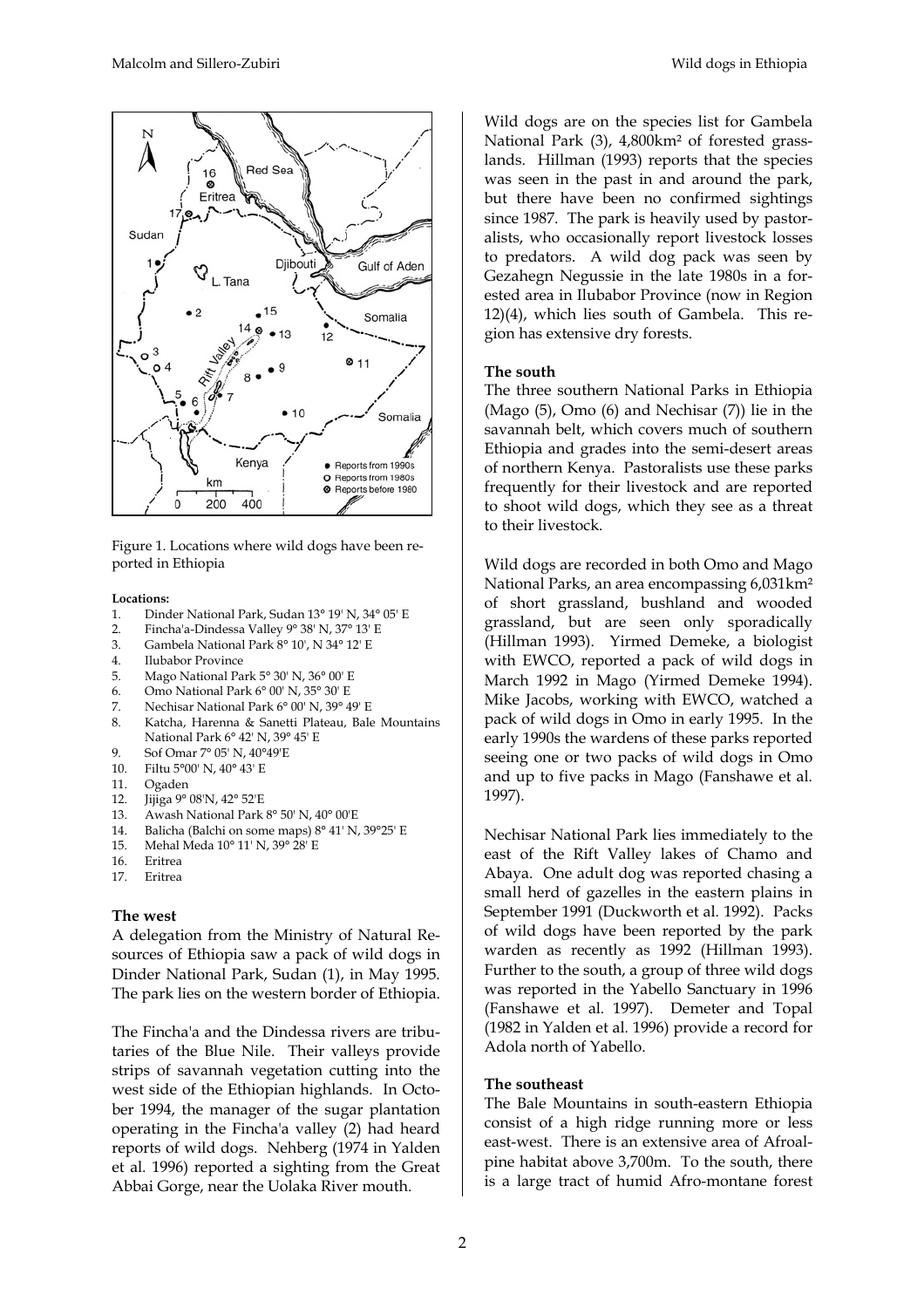below 3,400m, which is replaced by sclerophyllous dry forests below 1,500m. This vegetation in turn covers much of south-eastern Ethiopia. Oromo pastoralists occupy the whole area but cultivation is largely restricted to clearings in the forest and areas along the main watercourses. Unfortunately, deforestation in and around the Bale Mountains National Park (2,000km²) is increasing.

Wild dogs were seen in the southern Harenna Forest of the Bale Mountains on several occasions in the 1980s (Hillman 1993), at elevations ranging from 2,000-2,800m. In August 1986, an adult female dog was hit by a vehicle near Katcha clearing (8) in *Aningeria* forest habitat at 1,900m. This was preceded by two reports of dog sightings alongside the Harenna Forest road by local drivers. In April 1987, two adult dogs were seen at Katcha in a grassy clearing at 2,400m in *Schefflera* forest. In May 1987, repeated observations of two dogs in the Katcha clearing were reported by Park Scout Abdela Hussein, presumably the same individuals seen in April.

In January 1990, Park Biologist Menassie Gashaw collected a dead juvenile female from the Harenna road, five kilometres south of Katcha, presumably killed by a vehicle. The presence of an animal less than six months old suggests dogs breed in the area. On 15 January 1996, a pack of 20 dogs was observed near the Shisha River, in southern Harenna (observed by Swedish aid worker via John Osborne in Yalden et al*.* 1996). This is the largest pack reported in Bale.

In August 1994, local people reported that a pack was hunting near Sisha River, Harenna (8), towards the southern end of the *Aningeria*  forest, close to the boundary with the thorn scrub at about 1,500m. In June 1995, Fekadu Garehew, the warden of Bale Mountains National Park, found a dead wild dog in Afroalpine habitat on the Sanetti Plateau (8) at 4,050m. This is one of the highest records ever reported for the species (but see Thesiger 1970 for a record from the Kilimanjaro summit), presumably an animal dispersing northwards from the Harenna Forest. A dead dog was reported in southern Harenna in January 1997 (William Jones, pers. comm.). In June 1999, Guy Dutson reported and photographed a pack of 12 dogs standing on the Harenna road, seven kilometres south of Katcha (pers. comm.).

The caves of Sof Omar (9) lie 65km east of the Bale Mountains. The elevation is about 1,400m and the area has sclerophyllous woodland in the flat areas and taller *Acacia* woodland along the watercourses. Samson Bayu, Bale Mountains National Park Biologist, saw a pack of wild dogs close to Sof Omar in early 1994.

A pack of wild dogs was seen killing a goat close to Filtu (10) towards the boundary with Kenya, by Adam Abdullah Hussein, Head of Region Five's Department of Wildlife Conservation in May 1995. From talking to people he reported that the species was common over a large tract of country between the Genale and Wabe Shabelle rivers.

There are a number of older records of the species from the Ogaden region in the east of the country (approximately 11 reported by Yalden et al*.* 1980). However, we collected no information either positive or negative from this area. Adam Abdullah Hussein had reports of wild dogs from the region south of Jijiga (12). This is dry scrub country but not as arid as the areas further south and east in the tip of the Horn.

### **Rift Valley**

Packs of dogs are seen in the Sabober Plains in Awash National Park (13) at irregular intervals. Mike Jacobs and Cathy Schloeder working with EWCO saw dogs once in three years while working in the park between 1987 and 1990 (Hillman 1993).

Balicha (14) lies on the eastern side of the Ethiopian Plateau on the edge of the Rift Valley. It is in open country with extensive cultivation. A few strips of unploughed land remain along the valley bottoms. Most of the people interviewed in April 1995 did not know about wild dogs but an old man remembered a pack that had lived in the area probably 30-40 years ago.

### **The Central Plateau**

The presence of wild dogs from the Mehal Meda area (15) was reported by Matheos and Leykun, EWCO biologists, in 1992. In August 1994, people in the area could describe wild dogs as living in packs and as having mottled coats. Their diet was reported to be exclusively sheep and goats. This report is interesting as the area is in the densely populated and intensively cultivated highlands of Ethiopia. The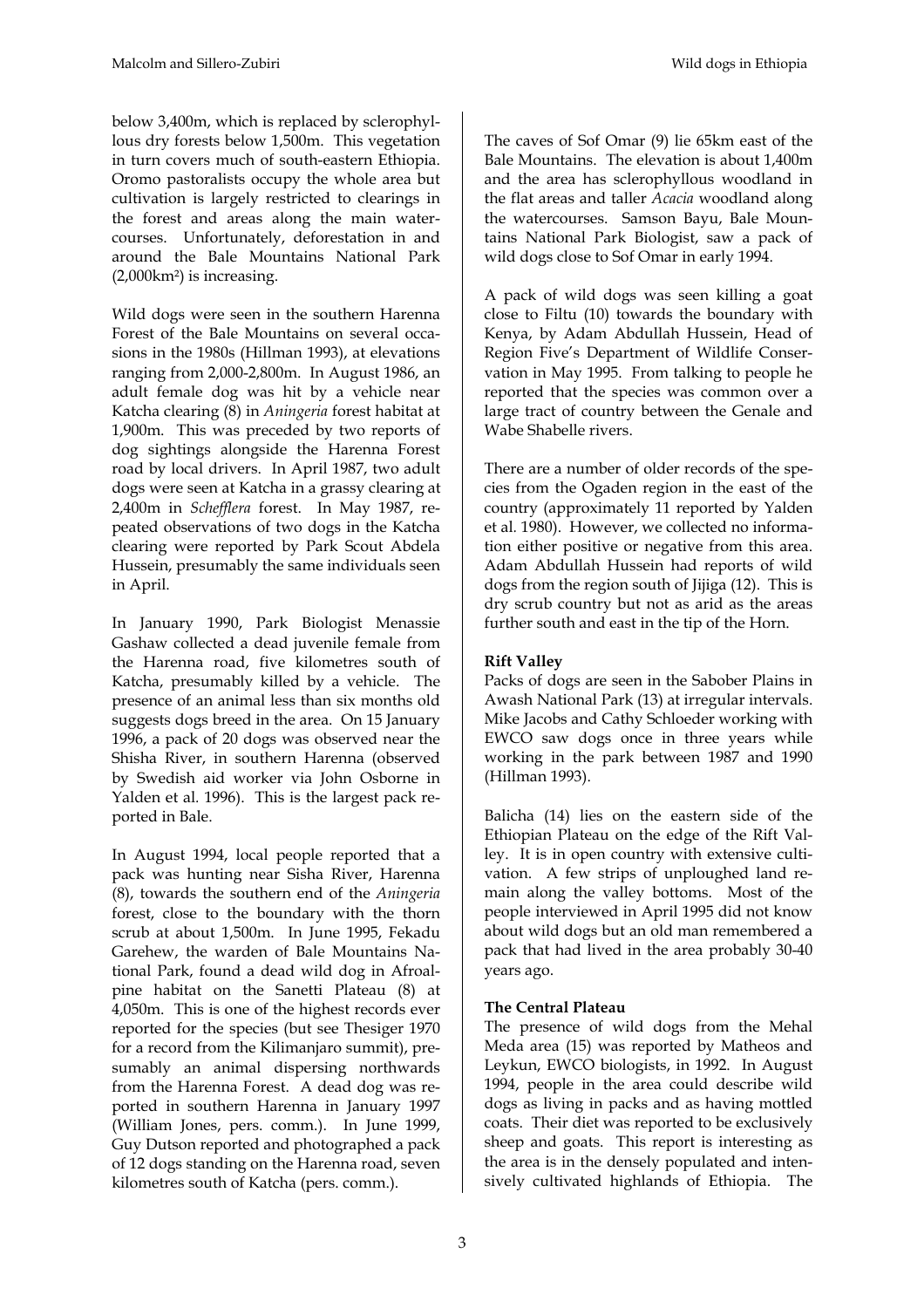dogs were reported to live in the dramatic ravines that dissect the plateau. The habitat is steep and rocky and the only trees remaining are on cliff faces.

### **Eritrea**

There are historic records of the species from northern and eastern Eritrea (Yalden et al*.* 1980; 16 & 17 in map). We have no records from these areas since the early part of the century. However, the area remains remote.

## **Discussion**

Early records give the impression that wild dogs may never have been widespread in Ethiopia (Yalden et al*.* 1980). At present, wild dogs appear to survive over large parts of the country, but they seem to be uncommon everywhere. Many Ethiopians know the species, which they refer to as *takula* in Amharic, and wolf in English. The sightings in this report from the southeast come from parts of Ethiopia occupied by the Oromo people who call the species *yeyii* in most areas and *oulay* in the extreme southeast. Although wild dogs are officially protected in Ethiopia under the Wildlife Conservation Regulations of 1974, they are persecuted and killed by pastoralists.

Most of the wild dog reports come from areas around the Ethiopian highlands. This volcanic plateau lying mainly above 2,000m forms the spine of the country. Particularly in the areas north of the Rift Valley it has been extensively deforested and cultivated. Prey for wild dogs, other than domestic stock, is very scarce. It is therefore encouraging that a few dogs appear to be surviving in the eastern edge of the northern highlands in the Mehal Meda region; this area is quite close to the Awash plain below, and sightings in both places might belong to the same population.

The records from the Bale Mountains suggest that the forested Ethiopian highlands might have supported good populations in the past. Regular sightings from the Harenna forest would indicate that the relative abundant wild ungulate population there supports a resident dog population. It is worthwhile to note that this dog population has at least part of its range protected within the Bale Mountains National Park. To our knowledge, these are the only

wild dogs known to inhabit a high altitude montane forest (although wild dogs have been occasionally recorded in the forests around the edge of the Ngorongoro Forest Reserve, Tanzania; this habitat is not unlike the Harenna).

It seems likely that some wild dogs survive along the western edge of the country and that this population extends into Sudan. It is unknown if the species survives in the northwest regions of Ethiopia or in Eritrea.

Our survey suggests that a large area in southern and eastern Ethiopia probably supports wild dogs. This population may extend into Kenya to the south and Somalia in the east. There may be as much as 2,000,000km2 of suitable dog habitat in the Horn of Africa. This could be a very important refuge for the species in east Africa, but information on distribution is slim and data on densities and prey abundance non-existent. More extensive surveys are needed in this region.

# **Acknowledgements**

Derek Yalden and Guy Dutson kindly contributed information.

# **Literature cited**

Duckworth, J.W., Evans, M.I., Safford, R.J., Telfer, M.G., Timmins, R.J and Zewdie, C. 1992. *A survey of Nechisar National Park, Ethiopia.*  Study Report 50, International Council for Bird Preservation, Cambridge, 132 pp.

Fanshawe, J.H., Ginsberg, J.R., Sillero-Zubiri, C. and Woodroffe, R. 1997. The status and distribution of remaining wild dog populations. pp. 11-57 in R. Woodroffe, J.R. Ginsberg and D.W. Macdonald (eds.), *The African wild dog: status survey and conservation action plan*. IUCN, Gland, Switzerland.

[http://www.canids.org/PUBLICAT/AWDAC](http://www.canids.org/PUBLICAT/AWDACTPL/wldogtoc.htm) [TPL/wldogtoc.htm](http://www.canids.org/PUBLICAT/AWDACTPL/wldogtoc.htm)

Hillman, J.C. 1993. *A Wildlife Compendium for Ethiopia*. Ethiopian Wildlife Conservation Organisation, Addis Ababa, Ethiopia.

Thesiger, W. 1970. Wild dog at 5894m. *East African Wildlife Journal* 8:202.